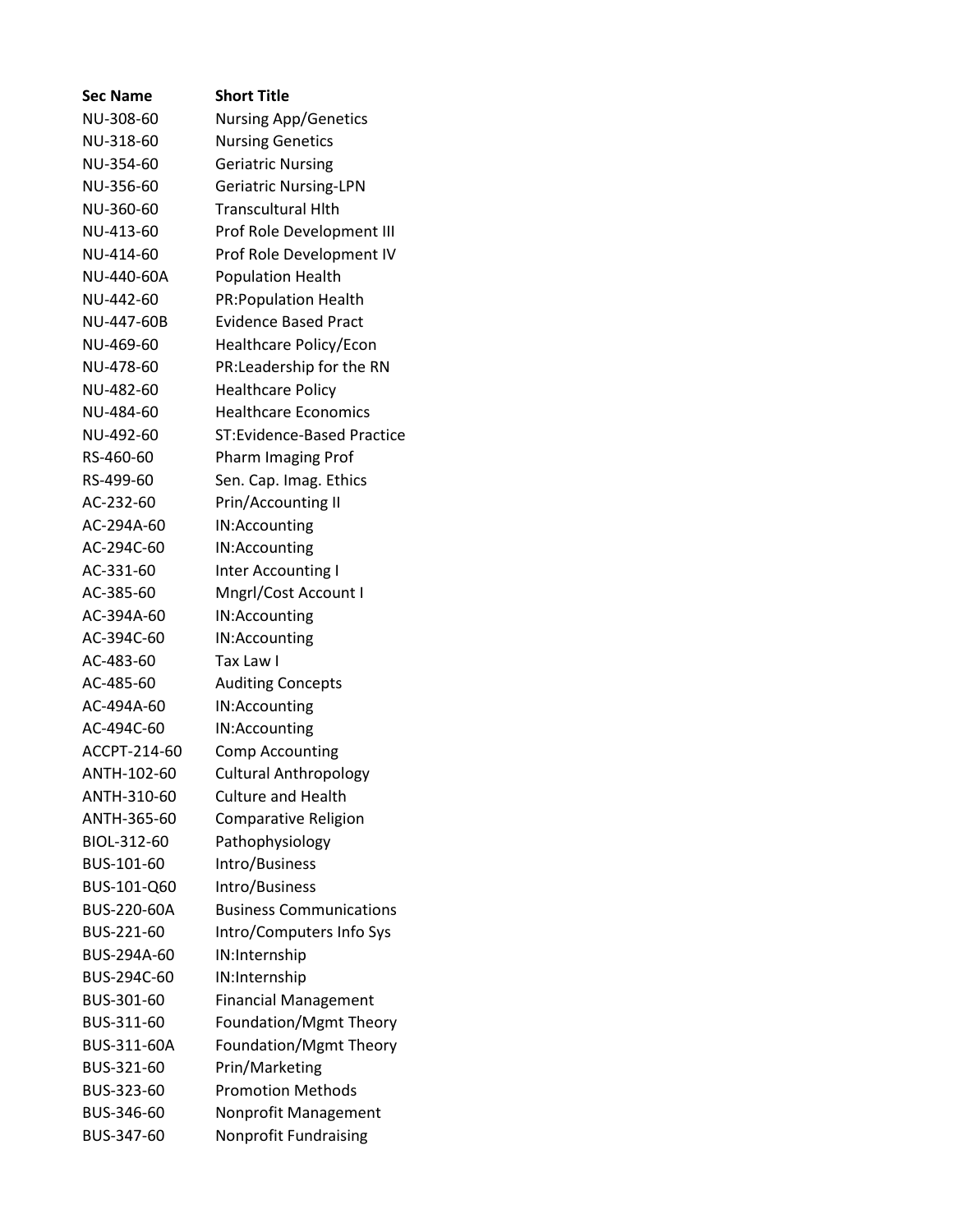| <b>Sec Name</b> | <b>Short Title</b>              |
|-----------------|---------------------------------|
| BUS-355-60      | <b>Information Sys/Managers</b> |
| BUS-365-60      | <b>Business Law I</b>           |
| BUS-370-60      | <b>Prod/Operations Mgmt</b>     |
| BUS-394A-60     | IN:Internship                   |
| BUS-394C-60     | IN:Internship                   |
| BUS-412-60      | Human Resource Mgmt             |
| BUS-413-60B     | Org Behavior                    |
| BUS-482-60      | <b>International Marketing</b>  |
| BUS-494A-60     | IN:Internship                   |
| BUS-494C-60     | IN:Internship                   |
| BUS-498-60      | <b>SR STRAT SEM</b>             |
| BUS-512-60      | Hum Res Mgmt in Hthcre          |
| CITPT-101-60    | Intro Web Design/Dev            |
| CITPT-101-Q60   | Intro Web Design/Dev            |
| CITPT-108-60    | Intro to Computer Science       |
| CITPT-112-60    | Fund/Programming                |
| CITPT-117-60    | Web Design Fundamental          |
| CITPT-117-Q60   | Web Design Fundamental          |
| CITPT-150-60    | Applications/Ecommerce          |
| CITPT-175-60    | Interactive Web Script          |
| CITPT-180-60    | Portfolio Design                |
| CITPT-227-60    | <b>Web Application Dev</b>      |
| COMM-101-60A    | <b>Fundamentals Oral Comm</b>   |
| COMM-202-60     | <b>Interpersonal Comm</b>       |
| COMM-204-60     | <b>Public Speaking</b>          |
| COMM-310-60     | Organztnl Communication         |
| COMM-330-60     | <b>Prof Communication</b>       |
| COMM-346-60     | Nonprofit Management            |
| COMM-347-60     | Nonprofit Fundraising           |
| COMM-420-60     | <b>Restorative Comm</b>         |
| CS-108-60       | Intro to Computer Science       |
| ECDPT-100-60    | Health/Safe/Nutrition           |
| ECDPT-104-60    | Intro to Early Child            |
| ECDPT-205-60    | <b>Guiding Young Children</b>   |
| ECDPT-208-60    | Curriculum Development          |
| ECDPT-211-60    | <b>Exceptional Child</b>        |
| ECON-201-60     | Principles of Macro             |
| ECON-201-Q60    | Principles of Macro             |
| ECON-202-60     | Principles of Micro             |
| ECON-202-Q60    | Principles of Micro             |
| ECON-300-60     | <b>Statistical Methods</b>      |
| ECON-465-60     | <b>International Economics</b>  |
| ED-214-60       | Prin/Educ-Field Exp             |
| ED-214-P60      | Prin/Educ-Field Exp             |
| ED-250-P60      | <b>Praxis Preparation</b>       |
| ED-321-60       | <b>Educational Psychology</b>   |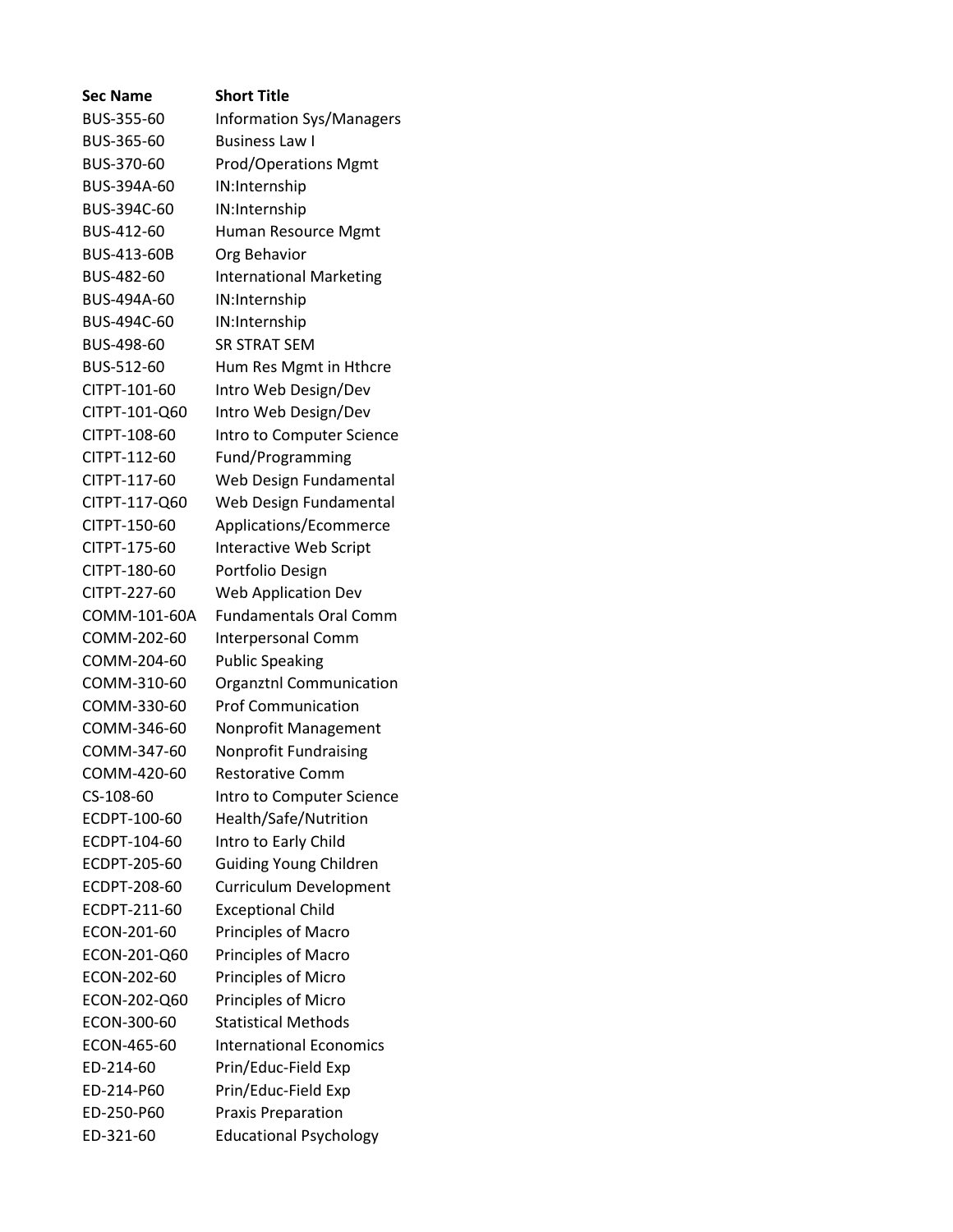| <b>Sec Name</b>     | <b>Short Title</b>               |
|---------------------|----------------------------------|
| ED-321-P60          | <b>Educational Psychology</b>    |
| ED-345-60           | <b>Culturally Relevant Teach</b> |
| ED-345-P60          | <b>Culturally Relevant Teach</b> |
| ED-424-60           | Techs for Teaching K12           |
| ED-424-P60          | Techs for Teaching K12           |
| ED-425-60           | Methods/Management K-8           |
| ED-426-60           | Prof Intrnshp/Ed I K-8           |
| ED-427-60           | Prof Sem:Iss/Educ I              |
| ED-429-60           | Prof Intrnshp/Ed II K-8          |
| ED-430-60           | Prof Sem: Iss/Educ II            |
| ED-445-60           | Instrc Strat/Clrm Mgmt           |
| ED-445-P60          | Instrc Strat/Clrm Mgmt           |
| ED-452-60           | Internship Seminar               |
| ED-452-P60          | Internship Seminar               |
| ED-460-60           | Prof Intrnshp/Ed 6-12            |
| ED-461-60           | Prof Intrnshp/Ed K-12            |
| ENGL-101-60         | Writing/Rhetoric I               |
| ENGL-102-60         | Writing/Rhetoric II              |
| ENGL-103-60         | <b>Writing Workshop</b>          |
| ENGL-175-60         | Literature and Ideas             |
| ENGL-305-60         | <b>Advanced Writing/Comm</b>     |
| GEOG-102-60         | Intro to Geography               |
| GNBPT-110-60        | <b>Business Cptr Skills</b>      |
| GNBPT-112-60        | Excel                            |
| HIST-101-60         | World History I                  |
| HIST-111-60         | US History I                     |
| HLTH-215-60         | Elem Hlth Sci/Methods            |
| <b>HLTH-246-60A</b> | <b>Human Sexuality</b>           |
| <b>HLTH-247-60B</b> | <b>Stress Management</b>         |
| <b>HLTH-248-60A</b> | <b>Behavior Change</b>           |
| HLTH-253-60         | <b>Nutrition</b>                 |
| HLTH-272-60         | Fitness/Wellness                 |
| HLTH-354-60         | <b>Addiction &amp; Perf</b>      |
| HLTH-494-60         | IN:Health                        |
| HUM-150-60A         | Intro/Arts                       |
| ID-300D-60          | <b>Ethics and Ecology</b>        |
| ID-300E-60          | <b>Ethics and Technology</b>     |
| ID-300N-60          | Wilderness                       |
| ID-300T-60          | Propaganda                       |
| JS-201-60           | Police/America                   |
| JS-302-60           | Community/Corrections            |
| JS-320-60           | Juvenile Delinquency             |
| JS-480-60           | Victimology                      |
| KIN-272-60          | Fitness/Wellness                 |
| KIN-272-Q60         | Fitness/Wellness                 |
| KIN-352-60          | <b>Youth Sports/Recreation</b>   |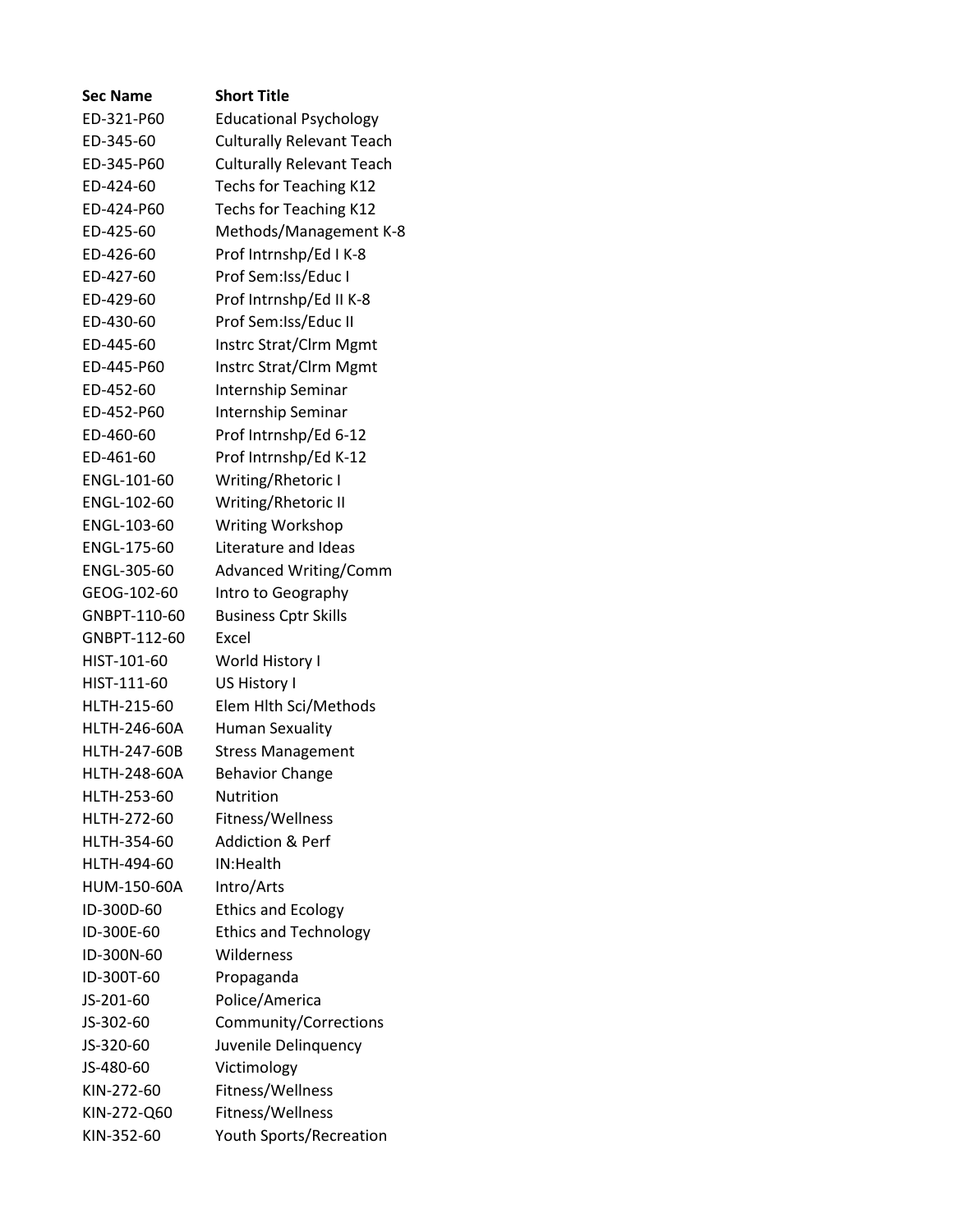| <b>Sec Name</b> | <b>Short Title</b>                  |
|-----------------|-------------------------------------|
| KIN-363-60      | Physiology of Exercise              |
| KIN-425-60      | Eth Dec Spt Leaders                 |
| KIN-494-60      | <b>IN:Exercise Science</b>          |
| KIN-495-60      | <b>PR:Exercise Science</b>          |
| KIN-510-60      | <b>Applied Sport Psych</b>          |
| KIN-594-60      | IN: Sport Coaching                  |
| LAWPT-219-60    | Legal Terminology                   |
| MATH-123-60     | Math in Modern Society              |
| MATH-157-P60    | <b>Math Elem Teachers I</b>         |
| MEDPT-192-60    | ST:MA Profession & Foundation       |
| MGTPT-194A-60   | IN:Management I                     |
| MGTPT-194C-60   | IN:Management III                   |
| MGTPT-294A-60   | IN: Management I                    |
| MGTPT-294C-60   | IN:Management III                   |
| MTHPT-103-60    | <b>Applied Algebra</b>              |
| MTHPT-103P-60   | MTHPT 103 Supplement                |
| MTHPT-137-60    | Math for Technology                 |
| MTHPT-153-60    | <b>Statistical Reasoning</b>        |
| NS-150-60       | <b>Intro/Natural Sciences</b>       |
| NS-192-60A      | <b>ST: Natural Sciences Seminar</b> |
| NS-192-60B      | ST: Natural Sciences Seminar        |
| NU-440-60       | <b>Population Health</b>            |
| NU-447-60       | <b>Evidence Based Pract</b>         |
| PITPT-245-60    | <b>Bus Side of Creativity</b>       |
| POLS-101-60     | <b>Amer National Government</b>     |
| PSYC-101-60     | Intro/Psychology                    |
| PSYC-205-60     | Lifespan Develop Psyc               |
| PSYC-226-60     | <b>Biological Behavior</b>          |
| PSYC-300-60     | <b>Statistical Methods</b>          |
| PSYC-311-60     | Abnormal Psychology                 |
| PSYC-320-60     | Social Psychology                   |
| PSYC-460-60     | <b>Intimate Relationships</b>       |
| PSYC-485-60     | <b>Adv Research Seminar</b>         |
| RE-217-60       | Children's Lit/Storytell            |
| RE-217-P60      | Children's Lit/Storytell            |
| RE-301-60       | Psycholinguistics/Lit               |
| RE-301-P60      | Psycholinguistics/Lit               |
| RE-303-60       | <b>Emergent Literacy</b>            |
| RE-303-P60      | <b>Emergent Literacy</b>            |
| RE-309-60       | Disciplinary Literacy               |
| RE-309-P60      | Disciplinary Literacy               |
| RE-342-60       | Intermediate Literacy               |
| RE-342-P60      | Intermediate Literacy               |
| RS-201-60       | Med Term/Radiographers              |
| SD-133-60       | Intro to ONL Crsework               |
| SE-322-60       | <b>Inclusion Strat K-12</b>         |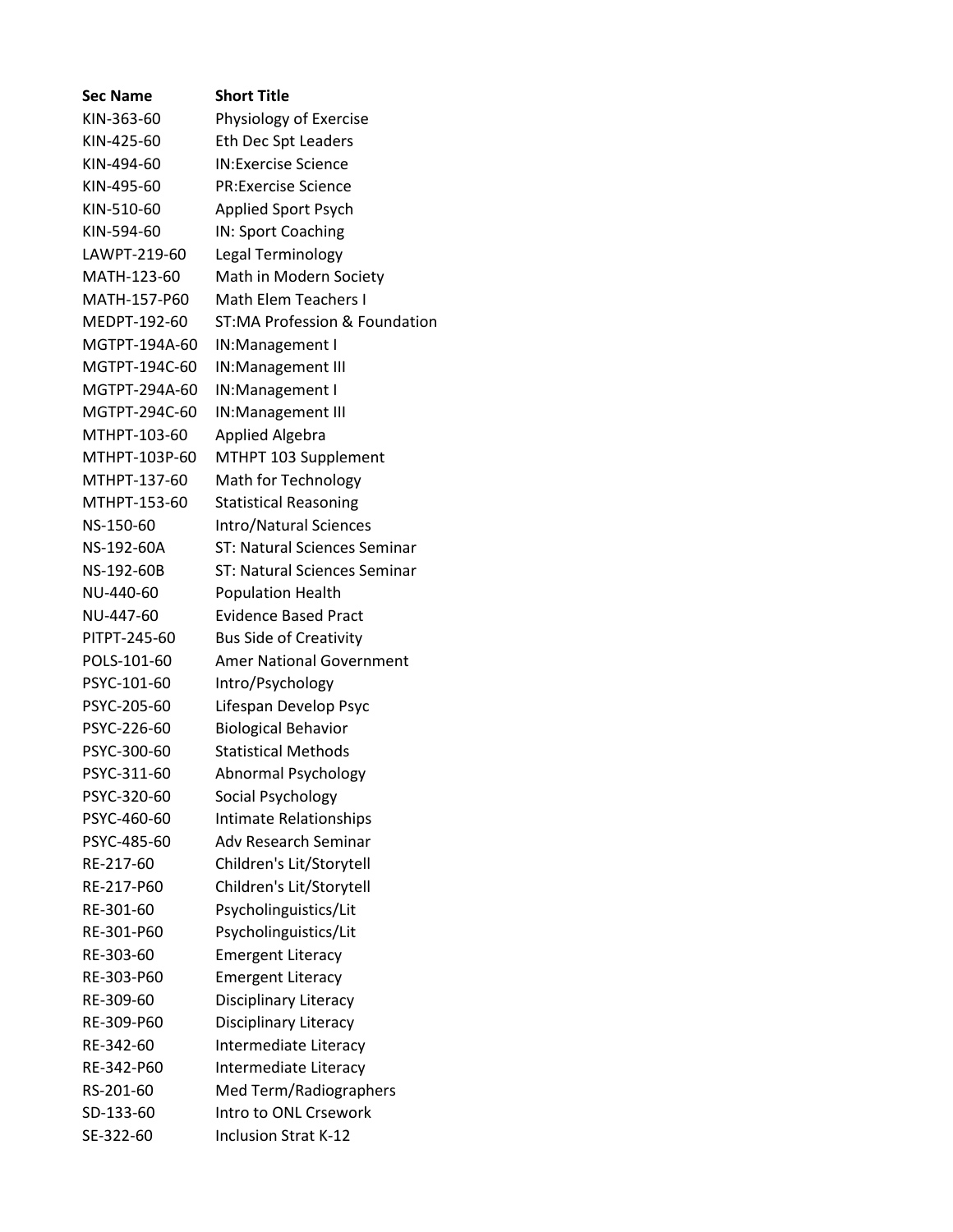| <b>Sec Name</b> | <b>Short Title</b>               |
|-----------------|----------------------------------|
| SE-322-P60      | <b>Inclusion Strat K-12</b>      |
| SE-332-60       | <b>Individualized Assessment</b> |
| SE-332-P60      | <b>Individualized Assessment</b> |
| SE-333-60       | Individualized Instruction       |
| SE-333-P60      | Individualized Instruction       |
| SE-335-60       | Spec Ed Field Experience         |
| SE-335-P60      | Spec Ed Field Experience         |
| SE-342-60       | Intermediate Literacy            |
| SE-342-P60      | Intermediate Literacy            |
| SE-428-60       | <b>Adaptive Teaching I K-8</b>   |
| SE-431-60       | <b>Adaptive Teaching II K-8</b>  |
| SE-431-P60      | <b>Adaptive Teaching II K-8</b>  |
| SE-484-60       | Special Educ Internship          |
| SOC-101-60      | Intro/Sociology                  |
| SOC-320-60      | Juvenile Delinquency             |
| SOC-480-60      | Victimology                      |
| SPAN-101-60     | <b>Elementary Spanish I</b>      |
| SPAN-201-60     | Intermediate Spanish I           |
| SS-300-60       | <b>Statistical Methods</b>       |
| SW-140-60       | Intro to Soc Work/Soc Wlfr       |
| SW-226-60       | <b>Biological Behavior</b>       |
| SW-321-60       | Hum Behav/Soc Envir I            |
| SW-492-60       | ST: Treat of Complex Trauma      |
| THEA-101-60     | Survey/Theater                   |
| HIST-429-60     | Origins/Amer Foreign             |
| POLS-429-60     | Origins/Amer Foreign             |
| SW-340-60       | Social Work Policy               |
| AC-345-60       | <b>Fraud Examination</b>         |
| CS-111-60       | Foundation/Programming           |
| CS-211-60       | Computer Science II              |
| CS-445-60       | Databases & Know Mgmt            |
| CYB-251-60      | Networking I                     |
| NU-414-60A      | Prof Role Development IV         |
| MATH-153-60     | <b>Statistical Reasoning</b>     |
| MATH-157P-P60   | MATH 157 Supplement              |
| BIOL-100-60     | <b>Concepts of Biology</b>       |
| KIN-484-60      | <b>Comm Relations Sport</b>      |
| SW-355-60       | Self-Care                        |
| HLTH-352-60     | Tech/Hlth/Wellness Prof          |
| SW-487-60       | <b>Research Proposal</b>         |
| CYB-271-60      | Cybersecurity I                  |
| MUS-380-60      | Music Early Childhood            |
| COMM-320-60     | Persuasion                       |
| ED-225-60       | <b>TECHS FOR TEACHING K12</b>    |
| ED-318-60       | Assessment/Learning              |
| MATH-157-60     | Math Elem Teachers I             |